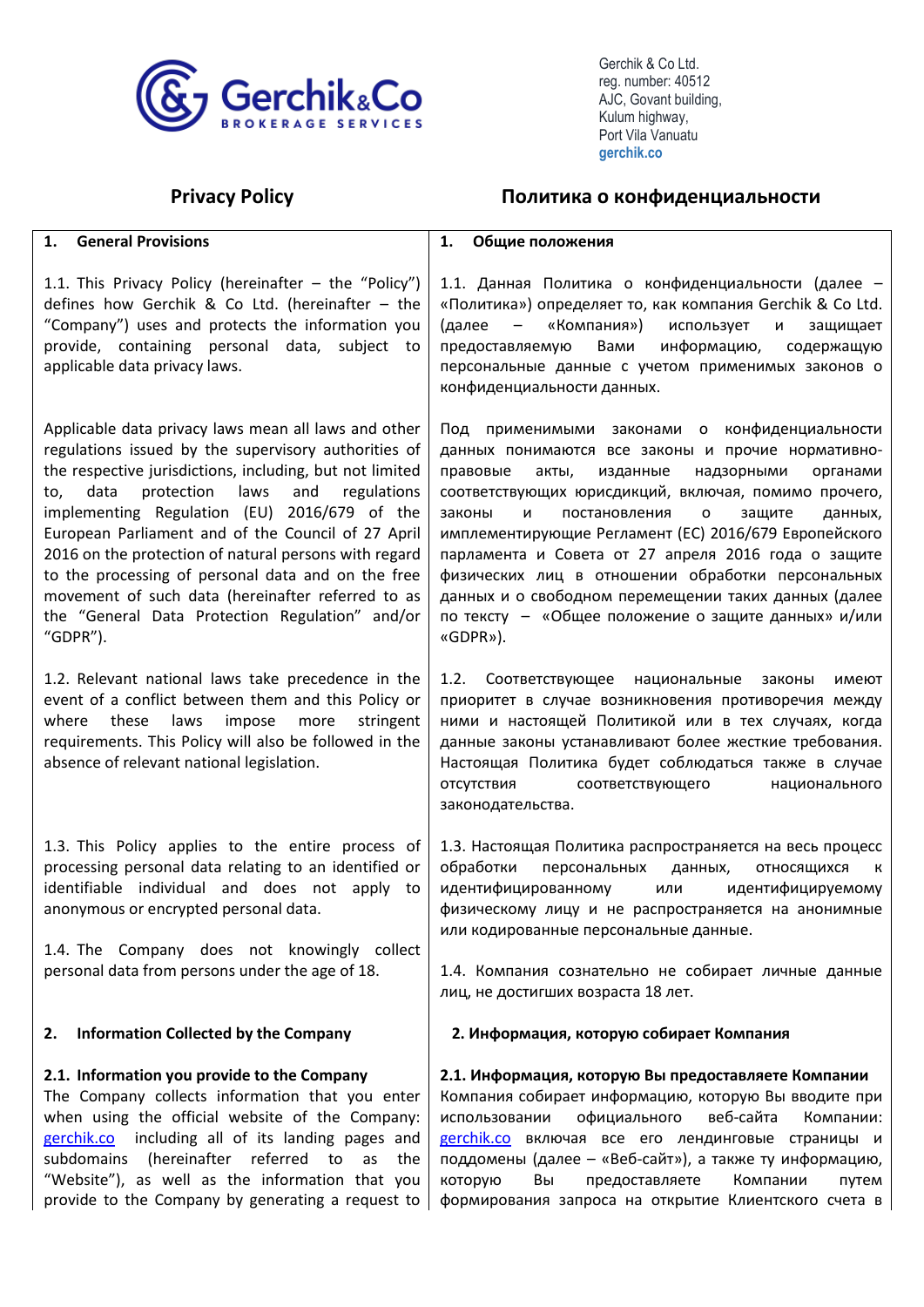

open a Client account with the Company. The information you provide to the Company may include your full name and surname, residential address, email address, telephone number, date of birth, taxpayer identification number (TIN) or an equivalent document, bank and/or other accounts, payment card numbers, and other financial data, copies of identity documents (such as your passport or another document with your photo, proving your identity), as well as documents confirming your current residence address and other documents that may be required for verification according to the Company's procedures in one way or another case. The Company also collects information when you voluntarily fill out customer surveys, leave reviews, apply for special offers from the Company, participation in competitions/promotions, or register for events (for example, seminars/webinars) that the Company and/or its partners.

# **2.2. Information that the Company receives from other sources**

When you visit the Website, the Company may collect information about your IP address, URL, browser, types of plug-ins, operating system, and platform, as well as other data for entering the information and trading system of the Company. The Company works closely with third parties (for example, technical service providers, ad networks, tracking and analytics service providers (including Google), data aggregators, lead generation agencies, public sources, third-party social media sites, and search providers) and may receive from them information about you. Such information may include statistics of visits through the Company's Website, the products you viewed and the history of interaction with the page, your personal contact information (for example, if you were directed to the Company by the Company's Web partner), any personal data that is part of your profile on the Website of a third-party social network and/or your data available in the official groups of the Company (for example, on Instagram or Facebook).

# **2.3. Information that the Company receives when using cookies**

The Company or its third-party service providers may use cookies to collect information about you. This Компании. Информация, которую Вы предоставляете Компании, может включать Ваше полное имя и фамилию, адрес проживания, адрес электронной почты, номер телефона, дату рождения, идентификационный номер налогоплательщика (TIN) либо заменяющий его документ, банковские и/или иные счета, номера платежных карт и другие финансовые данные, копии документов, удостоверяющих личность (таких как Ваш паспорт или иной документ с Вашим фото, удостоверяющий личность), а также документы, подтверждающие Ваш текущий адрес проживания и иные документы, которые могут потребоваться для верификации согласно процедур Компании в том или ином случае. Компания также собирает информацию, когда Вы добровольно заполняете опросы для клиентов, оставляете отзывы, подаете заявки на получение специальных предложений от Компании, на участие в конкурсах/акциях или регистрируетесь на мероприятиях (например, семинарах/вебинарах), Которые проводит Компании и/или ее партнеры.

# **2.2. Информация, которую получает Компания из других источников**

Когда Вы посещаете Веб-сайт, Компания можем собирать информацию о Вашем IP-адресе, URL-адресе, о браузере, типах подключаемых модулей, операционной системе и платформе, а также иную информацию для входа в информационно-торговую систему Компании. Компания тесно сотрудничает с третьими сторонами (например, поставщиками технических услуг, рекламными сетями, поставщиками услуг отслеживания и аналитики (включая Google), агрегаторами данных, агентствами по привлечению потенциальных клиентов, общедоступными источниками, сторонними сайтами социальных сетей и поставщиками поисковой информации) и может получать от них информацию о Вас. Такая информация может включать в себя статистику посещений через Веб-сайт Компании, просмотренные Вами продукты и историю взаимодействия со страницей, Вашу личную контактную информацию (например, если Вас направил в Компанию Веб-партнер Компании), любые личные данные, которые являются частью Вашего профиля на сайте сторонней социальной сети и/или Ваши данные, доступные в официальных группах Компании (например, в Instagram или Facebook).

# **2.3. Информация, которую получает Компания при использовании файлов cookie**

Компания или ее сторонние поставщики сервисов могут использовать файлы cookie для сбора информации о Вас.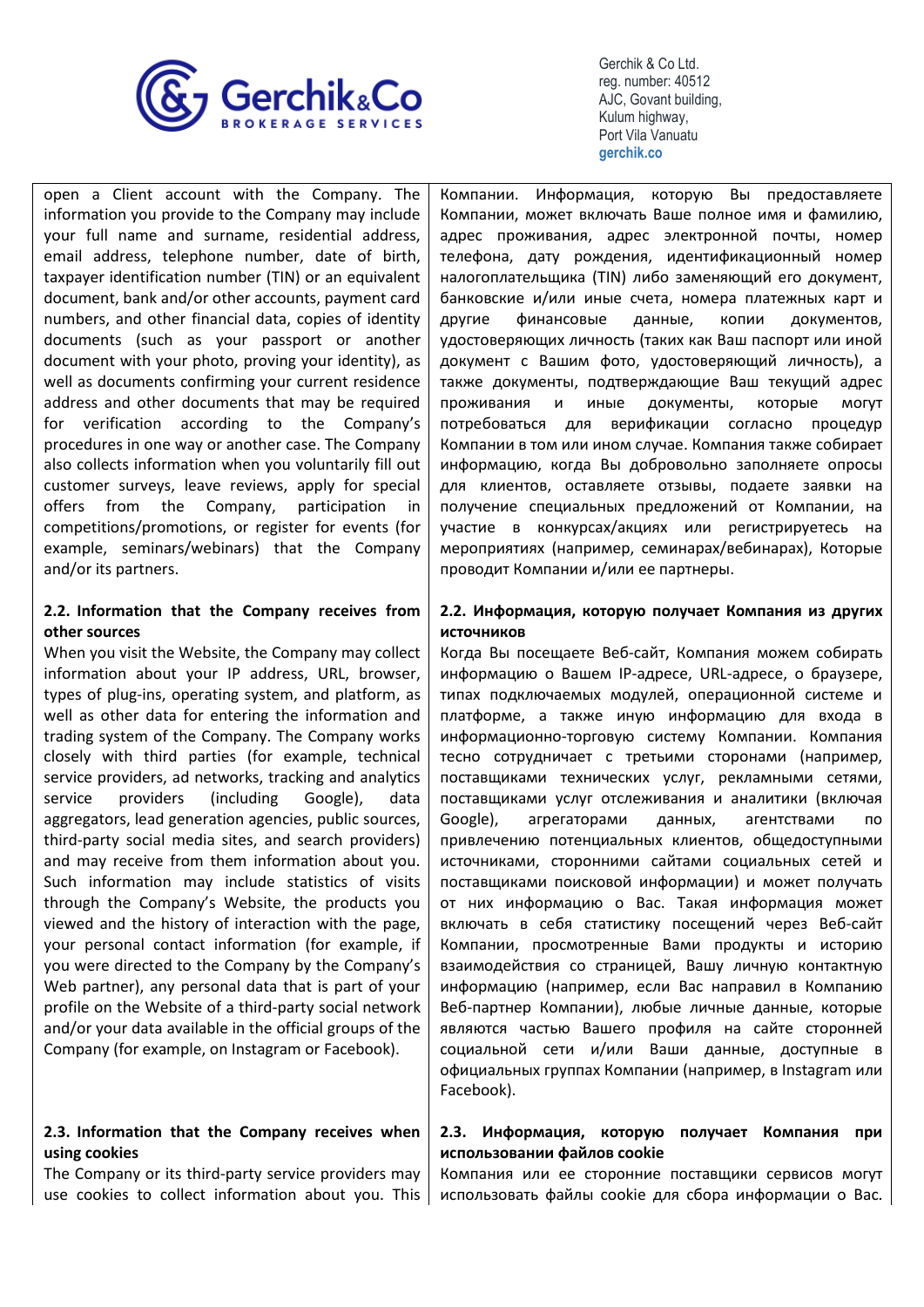

 **gerchik.co**

| helps the Company to make the process of using the       | Это помогает Компании сделать более удобным для Вас                                              |
|----------------------------------------------------------|--------------------------------------------------------------------------------------------------|
| Website more convenient for you and to provide           | процесс использования Веб-сайта и получения более                                                |
| better Services.                                         | качественных Услуг.                                                                              |
|                                                          |                                                                                                  |
| How the Company Uses Personal Data<br>3.                 | 3.<br>Как Компания использует персональные данные                                                |
| 3.1. Purposes for which the Company processes            | 3.1.<br>Цели<br>которых<br>Компания<br>обрабатывает<br>ДЛЯ                                       |
| information about you                                    | информацию о Вас                                                                                 |
| The<br>Company<br>processes                              | обрабатывает<br>(использует/хранит/передает/<br>Компания                                         |
| (uses/stores/transfers/organizes, etc.) information      | систематизирует и так далее) информацию о Вас для                                                |
| about you in order to fulfill obligations arising from   | выполнения обязательств, вытекающих из применимых к                                              |
| the data privacy laws applicable to the Company, the     | конфиденциальности<br>Компании<br>законов о<br>данных,                                           |
| Company's licensing obligations to regulatory bodies,    | обязательств<br>лицензионных<br>Компании<br>перед                                                |
| any agreements concluded between you and the             | любых<br>регулирующими<br>соглашений,<br>органами,                                               |
| Company, as well as with the purpose of:                 | заключенных между Вами и Компанией, а также в целях:                                             |
| - providing you with customer service and improving      | - оказания Вам клиентского обслуживания и улучшения его                                          |
| its quality;                                             | качества;                                                                                        |
| - providing you with information, services, products,    | - предоставления Вам информации, сервисов, продуктов и                                           |
| and services;                                            | услуг;                                                                                           |
| - ensuring mutual settlements;                           | - для обеспечения взаиморасчетов;                                                                |
| - providing you with technical and other support and     | - оказания Вам технической и иной<br>поддержки и                                                 |
| communication;                                           | осуществления коммуникации;                                                                      |
| - conducting monitoring/inspections in order to          | - проведения мониторинга/проверок в целях поддержания                                            |
| maintain an adequate level of security and implement     | должного уровня безопасности и выполнения мер по                                                 |
| measures to combat money laundering and terrorist        | борьбе<br>отмыванием денег<br>$\overline{c}$<br>финансированием<br>И                             |
| financing;                                               | терроризма;                                                                                      |
| - confirmation of your identity;                         | - подтверждения Вашей личности;                                                                  |
| - monitoring of accounts in order to prevent unfair or   | - мониторинга учетных записей в целях предотвращения                                             |
| illegal actions;                                         | недобросовестных или незаконных действий;                                                        |
| - providing you with marketing information about the     | предоставления Вам маркетинговой информации о                                                    |
| goods and services offered by the Company and/or its     | товарах и услугах, которые предлагает Компания и/или ее                                          |
| partners;                                                | партнеры;                                                                                        |
| - in order to provide information to any of the Parties  | - в целях обеспечения информирования любой из Сторон в                                           |
| under the Client Agreement;                              | рамках Клиентского соглашения;                                                                   |
| - maintaining and storing accounting records, as well    | ведения и хранения бухгалтерских записей, а также                                                |
| as generating statistics for your trading/investment     | формирования статистики Ваших торговых/инвестиционных                                            |
| operations;                                              | операций;                                                                                        |
| - compliance with regulatory requirements by the         | - соблюдения<br>нормативных требований со стороны                                                |
| Company;                                                 | Компании;                                                                                        |
| - internal administration;                               | - внутреннего администрирования;                                                                 |
| - execution of information exchange according to         | - выполнения обмена информацией по стандартам FATCA и                                            |
| FATCA and CRS standards;                                 | CRS;                                                                                             |
| - for the purposes of judicial and other legal           | - в целях судебной и иной правовой защиты прав и                                                 |
| protection of the rights and legitimate interests of the | законных интересов Компании.                                                                     |
| Company.                                                 |                                                                                                  |
|                                                          |                                                                                                  |
| 3.2. Transferring information about you to third         | 3.2. Передача информации о Вас третьим лицам<br>В пределах, установленных действующим применимым |
| parties                                                  |                                                                                                  |

Within the limits established by the currently законодательством, этой Политикой и/или Клиентским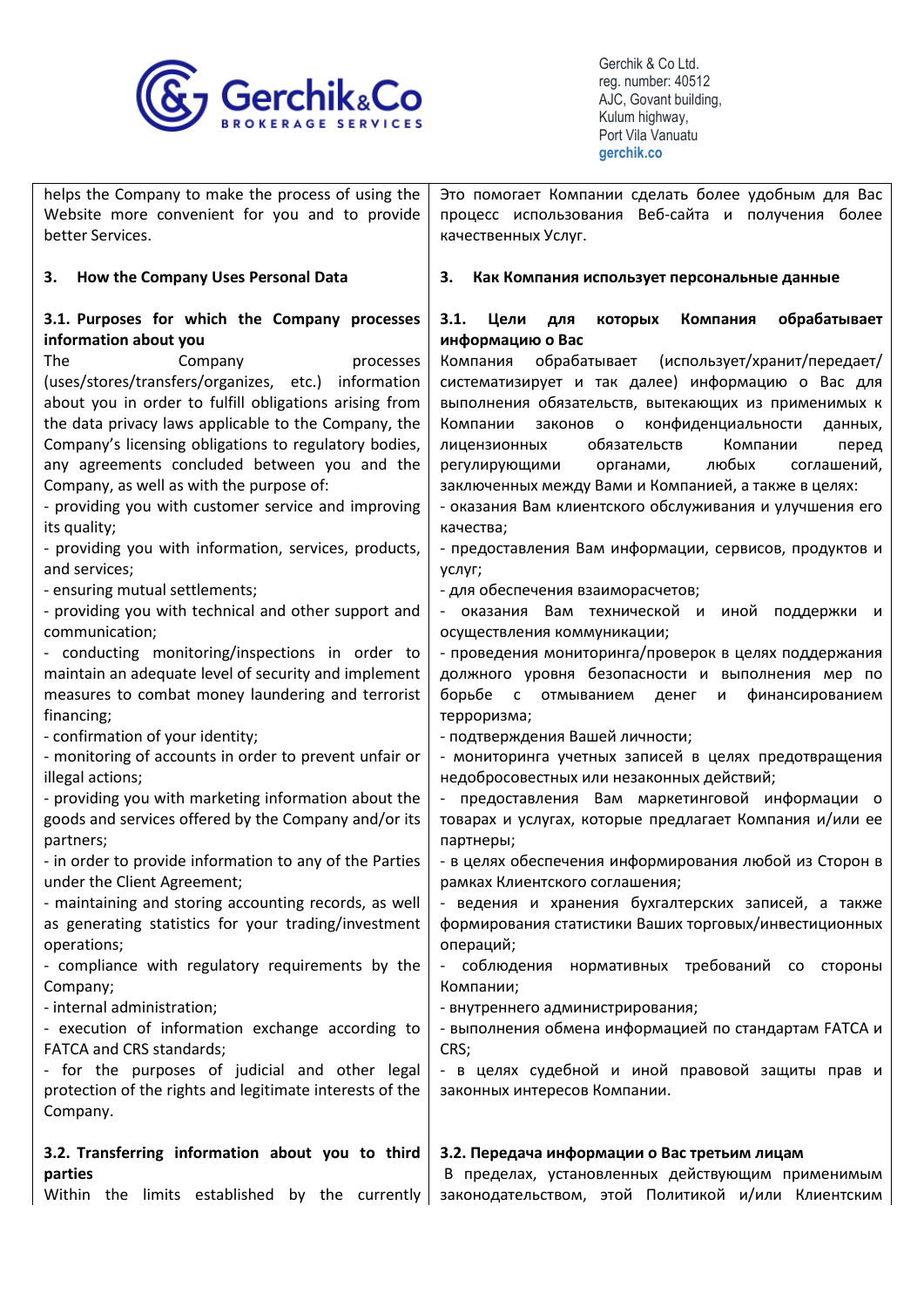

applicable law, this Policy and/or the Client Agreement, the Company has the right to transfer information to affiliated persons, including legal entities related to the Company corporately, to thirdparty contractors (service providers, including liquidity providers, developers of software that uses the Company, sites that carry out AML/CTF and KYC checks, auditors, lawyers, accountants engaged by the Company), banks and other financial institutions involved in mutual settlements between the Company and its clients, judicial and other government agencies. The information that the Company collects, processes, and stores may be transferred, controlled, and processed inside or outside the European Economic Area (hereinafter – "EEA"). In particular, the Company's service providers may be located in Europe, Asia, and/or other regions. Personal data transferred to a recipient outside the EEA is subject to protection equivalent to that provided by the GDPR.

# **3.3. Information storage period**

All information that the Company collects will be stored only for as long as it is necessary to achieve the goals set out in this Policy, that is, for the time (a) while you use the services of the Company or for as long as (b) it is required as part of compliance with the Company's legal obligations (for example, storing information in order to fulfill the tax/accounting/licensing obligations of the Company). In determining the appropriate retention periods for your personal information, the Company will consider factors such as:

- contractual obligations and rights in relation to the information involved;

- legal obligations in accordance with applicable law governing the storage period of data for a certain time;

- the limitation period in accordance with the current legislation;

- possible disputes;

- the recommendations of the relevant data protection authorities.

As soon as possible, the Company will securely delete your information when it is no longer needed. If the data is not deleted because it is necessary for other legitimate purposes, their processing will be limited. Namely, the data will be blocked for processing for other purposes. This applies, for example, to data that соглашением, Компания вправе передавать информацию аффилированным лицам, в том числе юридическим лицам, связанным с Компанией корпоративно, сторонним подрядчикам (поставщикам услуг, включая поставщиков ликвидности, разработчиков программного обеспечения, которое использует Компания, площадки, осуществляющие AML/CTF и KYC проверки, привлекаемым Компанией аудиторам, юристам, бухгалтерам), банкам и другим финансовым учреждениям, участвующим во взаиморасчетах между Компанией и ее клиентами, судебным и прочим государственным органам. Информация, которую Компания собирает, обрабатывает и хранит, может передаваться, контролироваться и обрабатываться внутри или за пределами Европейской экономической зоны (далее - «ЕЭЗ»). В частности, поставщики услуг Компании могут находиться в Европе, Азии и/или в иных регионах. Персональные данные, передаваемые получателю за пределами ЕЭЗ подлежат защите, эквивалентной той, что предусмотрена GDPR.

# **3.3. Срок хранения информации**

Вся информация, которую собирает Компания, будет храниться только до тех пор, пока это необходимо для достижения целей, изложенных в этой Политике, то есть, в течение времени (а) пока Вы пользуетесь услугами Компании или до тех пор, (b) пока это требуется в рамках соблюдения юридических обязательств Компании (например, хранение информации в целях выполнения налоговых/бухгалтерских/лицензионных обязательств Компании).

При определении соответствующих сроков хранения Вашей личной информации, Компания будет учитывать такие факторы, как:

- договорные обязательства и права в отношении задействованной информации;

- юридические обязательства в соответствии с применимым законодательством, регламентирующие срок хранения данных в течение определенного периода времени;

- срок исковой давности в соответствии с действующим законодательством;

- возможные споры;

- рекомендации соответствующих органов по защите данных.

Как только это станет возможным, Компания безопасно удалит Вашу информацию, когда она больше не понадобится. Если данные не удаляются, потому что это необходимо для других законных целей, их обработка будет ограничена. А именно, данные будут заблокированы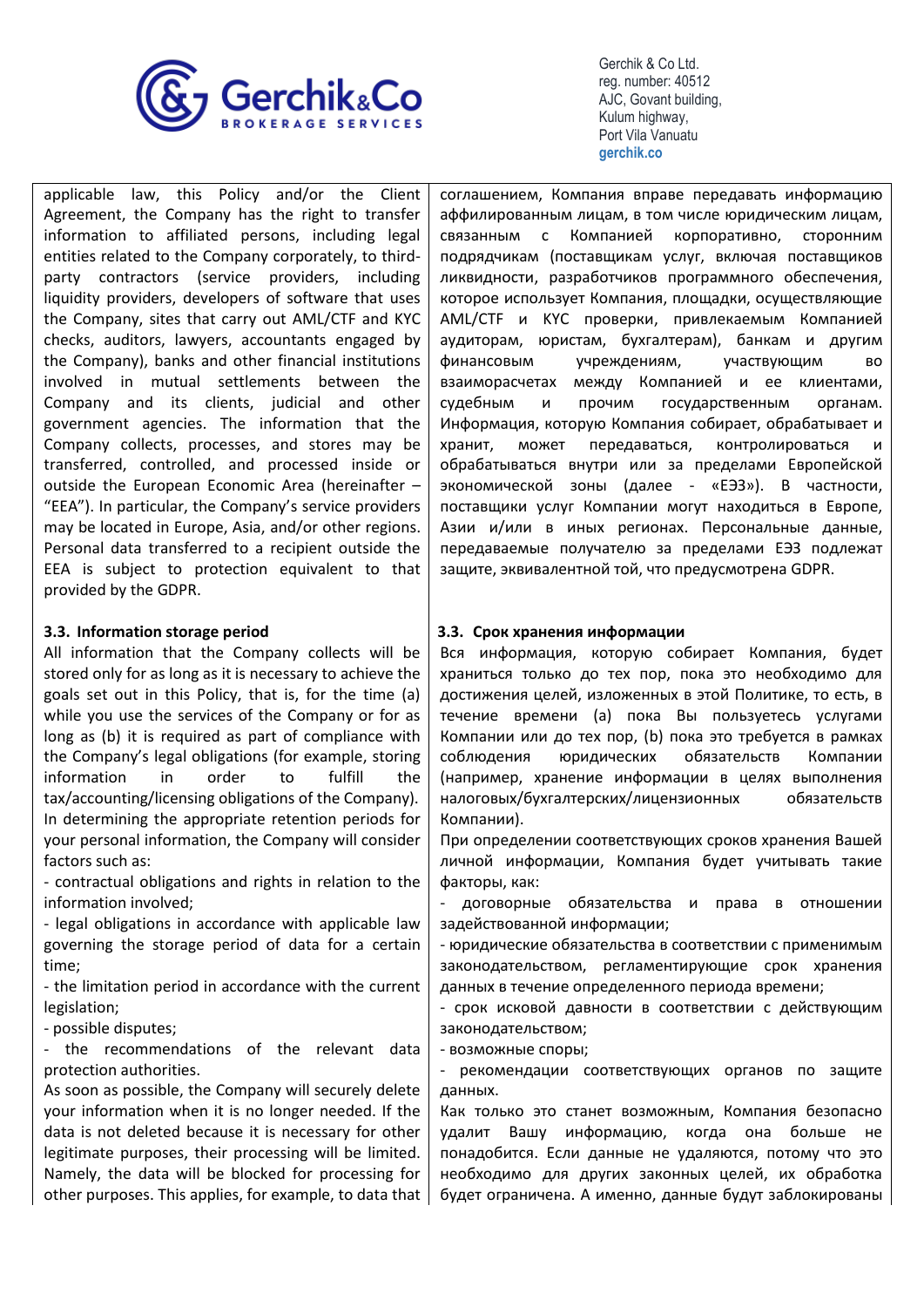

| for information storage, reporting and tax law. | must be stored in accordance with the requirements   для обработки в других целях. Это относится, например, к<br>данным, которые должны храниться в соответствии с |
|-------------------------------------------------|--------------------------------------------------------------------------------------------------------------------------------------------------------------------|
|                                                 | хранения информации,<br>требованиями<br>выполнения<br>отчетности и налогового права.                                                                               |
|                                                 |                                                                                                                                                                    |

#### **4. Ваши права**

Компания принимаем меры, чтобы Ваши персональные данные были точными и актуальными. Если Вы проживаете в Европейской экономической зоне, у Вас есть определенные права, включая:

- **право доступа** (статья 15 GDPR): вы имеете право запросить у Компании подтверждение того, обрабатывает ли Компания Ваши персональные данные, а также доступ к персональным данным и соответствующей информации об этой обработке (например, какие цели обработки или категории задействованных персональных данных);

- **право на исправление** (статья 16 GDPR): у Вас есть право на исправление Ваших личных данных в соответствии с действующим применимым законодательством;

- **право на удаление** (статья 17 GDPR): Вы имеете право направить запрос Компании, чтобы удалить Ваши персональные данные в соответствии с действующим применимым законодательством. Это право может быть реализовано, среди прочего: (i) когда Ваши персональные данные больше не нужны для целей, для которых они были собраны или обработаны иным образом; (ii) когда Вы отзываете согласие, на котором основана обработка в соответствии со статьей 6 (1) (a) или статьей 9 (2) (a) GDPR и при отсутствии других правовых оснований для обработки; (iii) когда Вы возражаете против обработки в соответствии со статьей 21 (1) GDPR и нет никаких законных оснований для обработки, или когда Вы возражаете против обработки в соответствии со статьей 21 (2) GDPR; или (iv) когда Ваши персональные данные были обработаны незаконно;

- **право на ограничение обработки** (статья 18 GDPR): Вы имеете право потребовать ограничения обработки персональных данных при определенных обстоятельствах, в том числе: когда оспаривается точность Ваших персональных данных; когда обработка является незаконной, и Вы возражаете против удаления своих персональных данных и вместо этого запрашиваете ограничение использования Ваших персональных данных; или если вы возражаете против обработки в соответствии со статьей 21 (1) GDPR;

- **право на переносимость данных** (статья 20 GDPR): Вы имеете право получать персональные данные, которые Вы предоставили Компании, в структурированном, широко используемом и машиночитаемом формате, и Вы имеете

# **4. Your Rights**

The Company takes measures to ensure that your personal data is accurate and up-to-date. If you live in the European Economic Area, you have certain rights, including:

- **the right of access** (Article 15 of the GDPR): you have the right to request from the Company confirmation of whether the Company is processing your personal data, as well as access to personal data and relevant information about this processing (for example, what purposes of processing or categories of personal data involved);

- **the right to rectification** (Article 16 of the GDPR): you have the right to rectify your personal data in accordance with the currently applicable law;

- **the right to erasure** (Article 17 of the GDPR): you have the right to send a request to the Company to delete your personal data in accordance with the currently applicable law. This right can be exercised, inter alia: (i) when your personal data is no longer needed for the purposes for which it was collected or otherwise processed; (ii) when you withdraw the consent on which the processing is based in accordance with Article 6(1)(a) or Article 9(2)(a) of the GDPR and in the absence of another legal basis for the processing; (iii) when you object to the processing pursuant to Article 21(1) of the GDPR and there is no legal basis for the processing, or when you object to the processing pursuant to Article 21(2) of the GDPR; or (iv) when your personal data has been processed unlawfully;

- **the right to restriction of processing** (Article 18 of the GDPR): you have the right to demand the restriction of the processing of personal data under certain circumstances, including when the accuracy of your personal data is disputed; when the processing is unlawful, and you object to the deletion of your personal data and instead request the restriction of the use of your personal data; or if you object to the processing pursuant to Article 21(1) of the GDPR;

- **the right to data portability** (Article 20 of the GDPR): you have the right to receive the personal data that you have provided to the Company in a structured,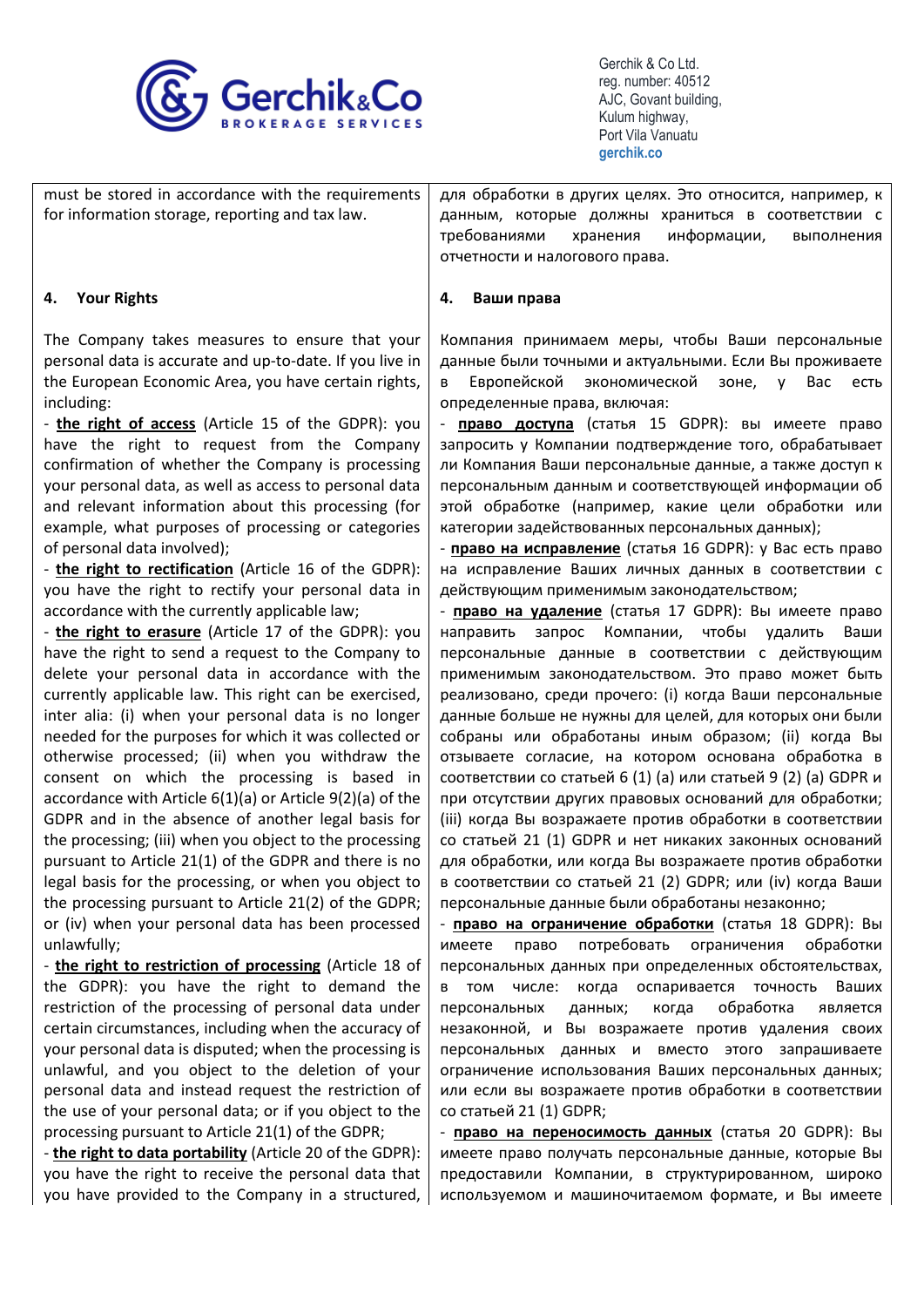

commonly used, and machine-readable format and you have the right to initiate the transfer of this information to another controller, including direct transfer, if technically possible;

- **the right to object** (Article 21 of the GDPR): you have the right to object to the processing of your personal data under the currently applicable law. In particular, an objection can be raised against processing for certain purposes, such as direct advertising. After that, the Company will no longer process your Personal Data for the specified purposes.

# **5. Use of Cookies**

# **5.1. What are cookies?**

Cookies are small text files that are placed on your computer, smartphone, or another device when you visit the Website. They allow the Company to distinguish you from other users, which helps the Company to improve the performance of the Website. Cookies also allow you to perform many operations, such as quickly logging into your account, ordering products and services, or using other tools.

# **5.2. What cookies does the Company use?**

The Company's Website uses three types of cookies: first-party cookies, performance cookies, and custom content cookies. (1) First-party cookies enable the Company to operate important functions of the Website and the information and trading platform. If they are disabled, you will not be able to access the trading information platform or other important parts of the Website. (2) Performance cookies enable the Company to recognize and count the number of visitors, as well as see how visitors move around the Website as they use it. This helps the Company to improve the performance of the Website, for example, by ensuring that users can easily find what they need. (3) Cookies with customized content allow the Company to adapt the content of the Website according to your preferences and to link to other websites such as social networking sites. For example, instead of showing advertisements about products you already have, they allow the Company to show you other services that may interest you. The Company uses cookies with customized content only subject to your prior consent to this.

право инициировать передачу этой информации другому контроллеру, включая прямую передачу, если это технически возможно;

- **право на возражение** (статья 21 GDPR): Вы имеете право возражать против обработки Ваших личных данных в рамках действующего применимого законодательства. В частности, возражение может быть высказано против обработки для целей, например, прямой рекламы. После этого Компания больше не будет обрабатывать Ваши Персональные данные для указанных целей.

# **5. Использование файлов Cookies**

#### **5.1. Что такое файлы cookie?**

Файлы cookie - это небольшие текстовые файлы, которые размещаются на Вашем компьютере, смартфоне или другом устройстве, когда Вы посещаете Веб-сайт. Они позволяют Компании отличать Вас от других пользователей, что помогает Компании улучшить работу Веб-сайта. Файлы cookie также позволяют выполнять многие операции, например, быстро входить в свою учетную запись, подавать заявки на продукты и услуги или использовать иные инструменты.

# **5.2. Какие файлы cookie использует Компания?**

На Веб-сайте Компании используются файлы cookie трех типов: основные файлы cookie, файлы cookie производительности и файлы cookie с индивидуальным содержанием. (1) Основные файлы cookie позволяют Компании управлять важными функциями Веб-сайта и информационно-торговой платформы. Если они отключены, Вы не сможете получить доступ к торговоинформационной платформе или другим важным частям Веб-сайта. (2) Файлы cookie производительности позволяют Компании распознавать и подсчитывать количество посетителей, а также видеть, как посетители перемещаются по Веб-сайту, когда они его используют. Это помогает Компании улучшить работу Веб-сайта, например, гарантируя, что пользователи легко находят то, что им нужно. (3) Файлы cookie с индивидуальным содержимым позволяют Компании адаптировать содержимое Веб-сайта в соответствии с Вашими предпочтениями и ссылаться на другие веб-сайты, такие как сайты социальных сетей. Например, вместо того, чтобы показывать рекламные сообщения об уже имеющихся у Вас продуктах, они позволяют Компании показывать Вам другие услуги, которые могут Вас заинтересовать. Компания использует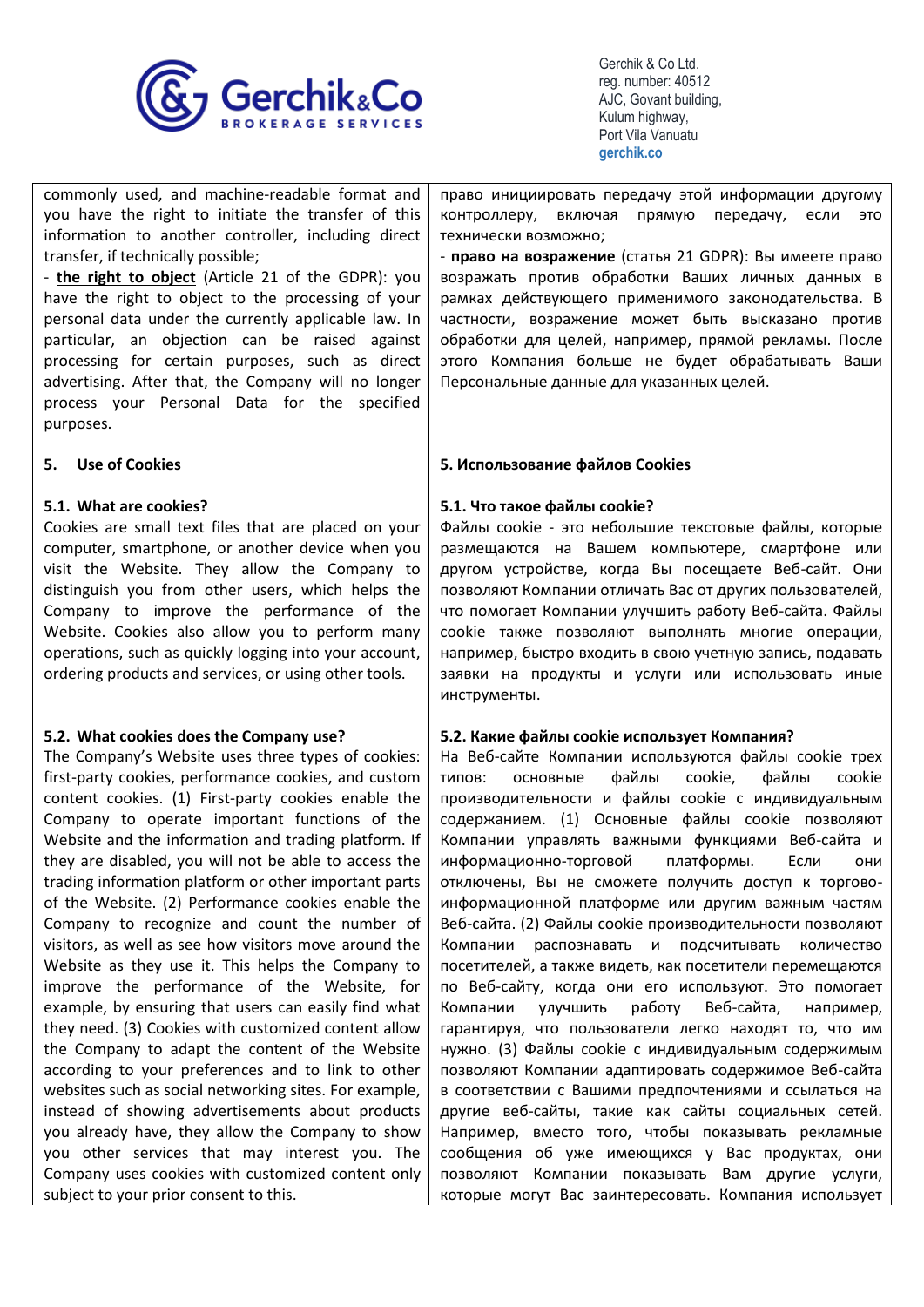

For more information on cookies, please visit allaboutcookies.org.

# **5.3. How to disable cookies**

When you visit the Website, the Company asks for your permission to use cookies. If you want to disable all cookies, you can do this in your browser settings. However, please be aware that cookies are often used to enable and improve certain features on the Company's Website. If you choose to refuse certain cookies, this may affect the operation of the Website. For more information on how to disable cookies, including instructions on how to change cookie settings for different browsers and how to delete existing cookies from your device, visit allaboutcookies.org.

# **6. Security Measures**

To ensure the security of your personal data, the Company has implemented a number of security measures, including ensuring the security of the operating environment, which is available, if necessary, only to employees, agents, and contractors of the Company; encryption of confidential financial information processed to complete transactions through the Website; mandatory client identification to gain access to the account (client's personal account), password protection, and other measures.

With the help of modern technical and organizational measures implemented by the Company, your personal data is protected from unauthorized access and illegal processing or disclosure, as well as from accidental loss, alteration, or destruction. These measures are constantly adjusted and updated in accordance with the technical developments of the Company and organizational changes. Besides, data protection audits and other checks are carried out regularly.

However, no transmission or storage of data can be fully secured, and therefore the Company cannot guarantee security with respect to any information that the Company collects and stores.

#### **7. Data Protection Officer**

Data subjects may contact the Company's data

файлы cookie с индивидуальным содержанием только при условии Вашего предварительного согласия на это. Для получения дополнительной информации о файлах cookie, пожалуйста, посетите ресурс allaboutcookies.org.

# **5.3 Как отключить cookie**

Когда Вы посещаете Веб-сайт, Компания запрашивает Ваше разрешение на использование файлов cookie. Если Вы хотите отключить все файлы cookie, Вы можете сделать это в настройках вашего браузера. Однако имейте в виду, что файлы cookie часто используются для включения и улучшения определенных функций на Веб-сайте Компании. Если Вы решите отказаться от определенных файлов cookie, это может повлиять на работу Веб-сайта. Для получения дополнительной информации о том, как отключить файлы cookie, включая инструкции о том, как изменить настройки файлов cookie для различных браузеров и как удалить существующие файлы cookie с Вашего устройства, посетите allaboutcookies.org.

#### **6. Меры безопасности**

Чтобы обеспечить безопасность Ваших личных данных, Компанией внедрены ряд мер безопасности, в том числе: обеспечение безопасности операционной среды, которая доступна в случае необходимости только сотрудникам, агентам и подрядчикам Компании; шифрование конфиденциальной финансовой информации, обрабатываемой для выполнения транзакций через Вебсайт; обязательная идентификация клиента для получения доступа в учетную запись (личный кабинет клиента), защита паролями и прочие меры.

С помощью современных технических и организационных мер, внедренных Компанией, Ваши персональные данные защищены от несанкционированного доступа и незаконной обработки или раскрытия, а также от случайной потери, изменения или уничтожения. Данные меры постоянно корректируются и обновляются в соответствии с техническими разработками Компании и организационными изменениями. Кроме того, регулярно проводятся аудиты защиты данных и другие проверки.

Однако никакая передача или хранение данных не могут быть полностью защищены, и поэтому Компания не может гарантировать безопасность в отношении любой информации, которую Компания собирает и хранит.

#### **7. Сотрудник по защите данных**

Субъекты данных могут связаться с сотрудником по защите